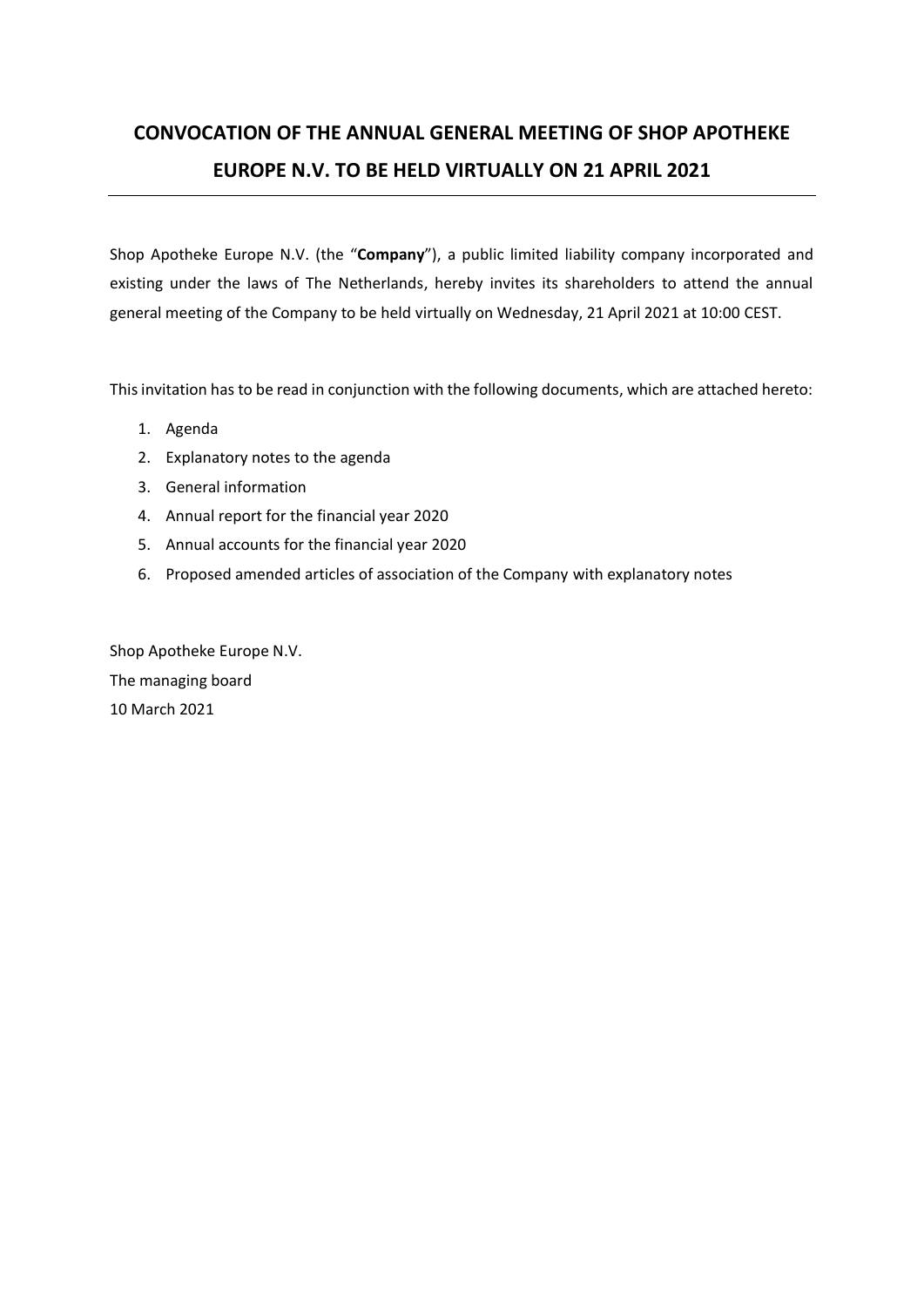### **1. AGENDA**

1. **Opening**

### 2. **Report of the Managing Board**

- a. Report of the Managing Board regarding the financial year 2020 (*discussion item*)
- b. Report regarding the outlines of the corporate governance structure and compliance with the Dutch Corporate Governance Code (*discussion item*)

### 3. **Annual accounts 2020**

- a. Remuneration report for the financial year 2020 (*advisory voting item*)
- b. Explanation by the external auditor of the audit approach in relation to the 2020 annual accounts and the report of the Managing Board (*discussion item*)
- c. Adoption of the annual accounts for the financial year 2020 (*voting item*)
- d. Reservation and dividend policy (*discussion item*)
- e. Proposal to allocate the results of the financial year 2020 (*voting item*)

### 4. **Discharge**

- a. Discharge from liability of all members of the Managing Board for the performance of their duties during the past financial year (*voting item*)
- b. Discharge from liability of all members of the Supervisory Board for the performance of their duties during the past financial year (*voting item*)

### 5. **Re-appointment of the external auditor**

- a. Re-appointment of Mazars Accountants N.V. as external auditor of the Company to audit the annual accounts of the Company for the financial year ending 31 December 2021 (*voting item*)
- 6. **Composition of the Supervisory Board, their fixed annual base fees and amendment to the 2020 Remuneration Policy**
	- a. Notice of resignation of Mr. Jan Pyttel as a member of the Supervisory Board (*discussion item*)
	- b. Final discharge from liability of Mr. Jan Pyttel for the performance of his duties as member of the Supervisory Board (*voting item*)
	- c. Appointment of Ms. Henriette Peucker as a member of the Supervisory Board (*voting item*)
	- d. Proposal to increase the fixed annual base fees of the Supervisory Board (*voting item*)
	- e. Approval of one amendment to the 2020 Remuneration Policy, specifically for the increase of the fixed annual base fees of the Supervisory Board, and adoption of such amended 2020 Remuneration Policy (*voting item*)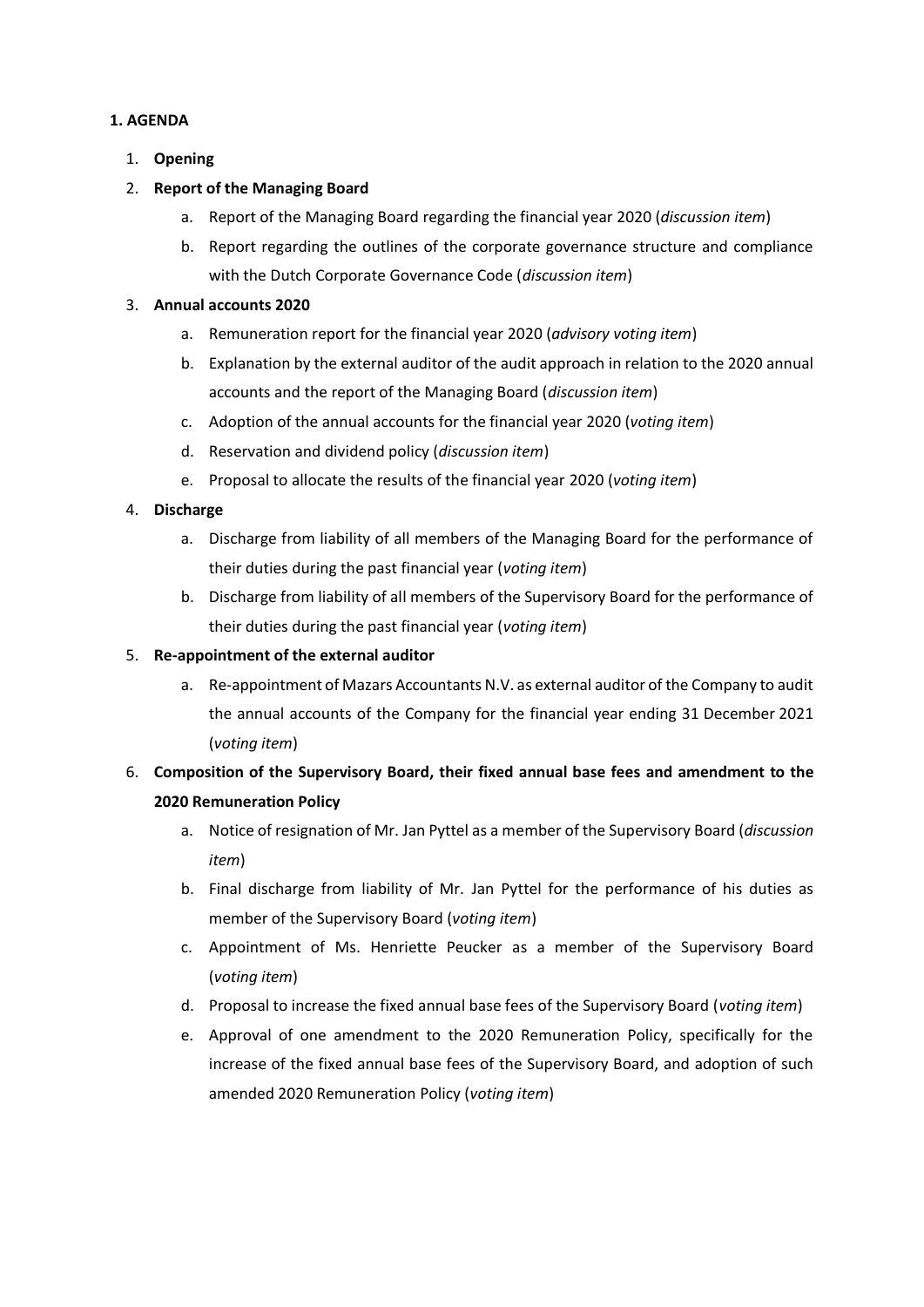# 7. **Designation regarding the issue of shares, the granting of rights to acquire shares and the restriction or exclusion of pre-emptive rights**

- a. Revocation of the current designation of the Managing Board as the corporate body authorised to issue shares and/or grant rights to acquire shares subject to certain conditions (*voting item*)
- b. Revocation of the current designation of the Managing Board as the corporate body authorised to restrict or exclude the pre-emptive rights upon the issue of shares and/or the granting of rights to acquire shares as described under agenda item 7.a. subject to certain conditions (*voting item*)
- c. Designation of the Managing Board as the corporate body authorised to issue shares and/or grant rights to acquire shares subject to certain conditions (*voting item*)
- d. Designation of the Managing Board as the corporate body authorised to restrict or exclude the pre-emptive rights upon the issue of shares and/or the granting of rights to acquire shares as described under agenda item 7.c. subject to certain conditions (*voting item*)
- e. Designation of the Managing Board as the corporate body authorised to grant rights to acquire shares under, pursuant to and in connection with the 2019 ESOP (*voting item*)

### 8. **Authorisation to repurchase shares**

a. Prolongation of the authorisation of the Managing Board to repurchase shares in the Company's own share capital (*voting item*)

### 9. **Amendment of the articles of association**

- a. Amendment of the articles of association of the Company (*voting item*)
- 10. **Questions and any other business**
- 11. **Closing**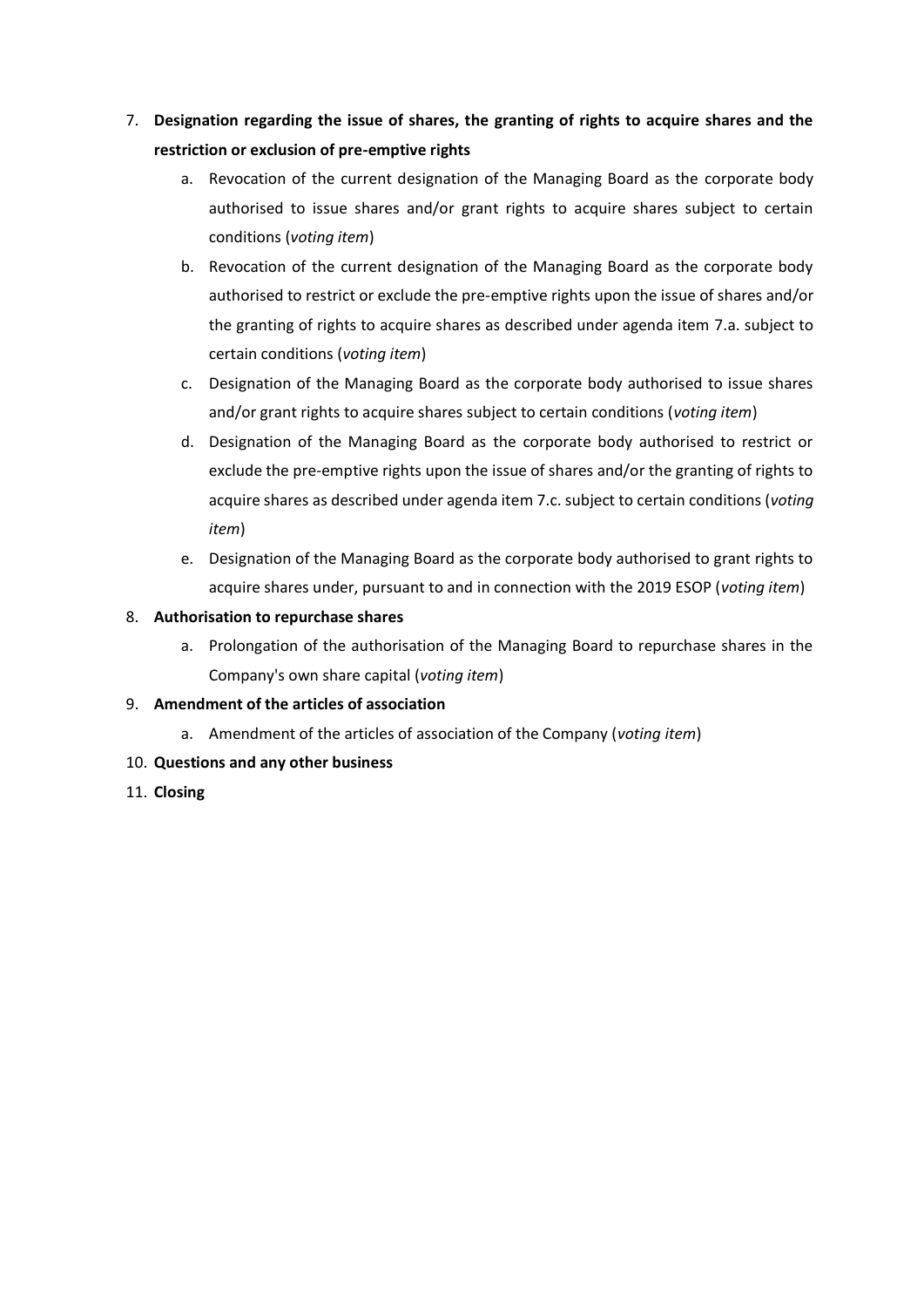#### **2. EXPLANATORY NOTES TO THE AGENDA**

**Agenda item 1: Opening**

#### *Report of the Managing Board*

#### **Agenda item 2.a.: Report of the Managing Board regarding the financial year 2020 (***discussion item***)**

The managing board of the Company (the "**Managing Board**") will first give a presentation regarding the performance of the Company in 2020 as presented and described in the annual accounts and in the report of the Managing Board for the financial year 2020. The shareholders will then be invited to discuss the annual accounts and the report for the financial year 2020.

### **Agenda item 2.b.: Report regarding the outlines of the corporate governance structure and compliance with the Dutch Corporate Governance Code (***discussion item***)**

A presentation will be given regarding the outlines of the Company's corporate governance structure and the Company's compliance with the Dutch Corporate Governance Code. After which the shareholders will be invited to discuss the Company's corporate governance structure and the Company's compliance with the Dutch Corporate Governance Code.

### *Annual accounts 2020*

#### **Agenda item 3.a.: Remuneration report for the financial year 2020 (***advisory voting item***)**

The Company's remuneration report for the financial year 2020 will be submitted to the shareholders for an advisory vote. The shareholders are requested to provide a positive advice with respect to the Company's remuneration report for the financial year 2020.

Shareholders who wish to provide a positive advice should vote "for" in the proxy voting form that will be made available on the Company's corporate website. If shareholders vote "against" in the proxy form, that will mean that those shareholders provide a negative advice with respect to the Company's remuneration report for the financial year 2020. The results of the vote on this agenda item will count as an advisory, non-binding, vote.

To enable the advisory vote, the supervisory board of the Company (the "**Supervisory Board**") will give a presentation of the 2020 remuneration report that is included in the Company's annual accounts for the financial year 2020. After which the shareholders will be invited to share their views regarding the Company's remuneration report and the Company's implementation of the remuneration policy for the members of the Managing Board and the members of the Supervisory Board that was adopted by the general meeting at the annual general meeting held on 30 April 2020 (the "**2020 Remuneration**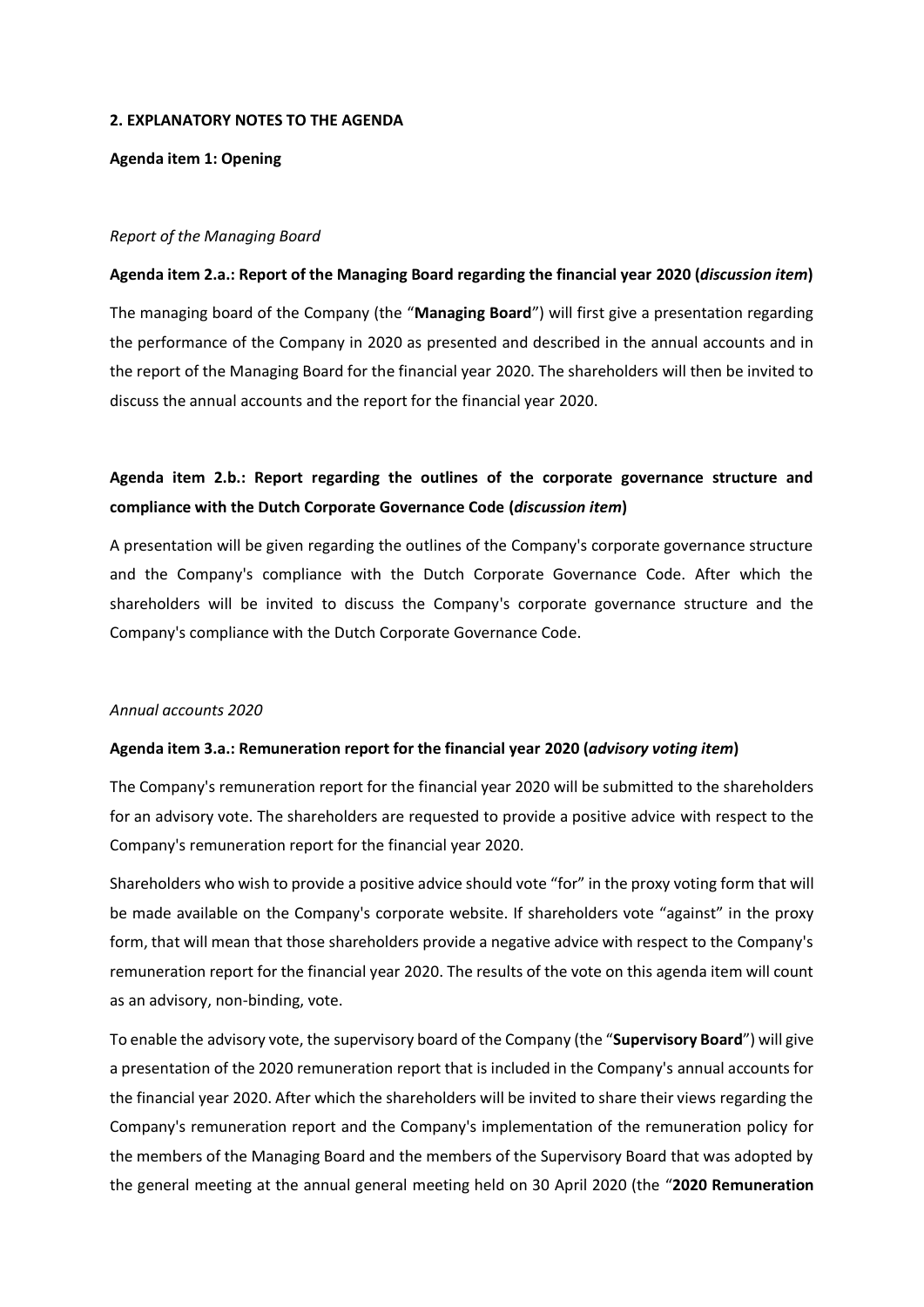**Policy**"). The Supervisory Board performed a review, analysis and evaluation of the 2020 Remuneration Policy and of the suggestions and feedback received from the Company's shareholders and institutional investors. Following that review, analysis and evaluation, it was decided not to amend the 2020 Remuneration Policy this year. The Supervisory Board will, however, continue to evaluate the 2020 Remuneration Policy and will be looking at how the valued suggestions and feedback from the Company's shareholders and institutional investors on the 2020 Remuneration Policy can be incorporated in an amended remuneration policy for the Managing Board and the Supervisory Board.

In the remuneration report for the financial year 2021, the Company will explain how the advisory vote of the general meeting at this annual general meeting has been taken into account.

### **Agenda item 3.b.: Explanation by the external auditor of the audit approach in relation to the 2020 annual accounts and the report of the Managing Board (***discussion item***)**

The external auditor of the Company, Mazars Accountants N.V., will explain the audit approach. After which the shareholders will then be invited to discuss that audit approach.

#### **Agenda item 3.c.: Adoption of the annual accounts for the financial year 2020 (***voting item***)**

On 3 March 2021, the members of the Managing Board and the Supervisory Board signed the Company's annual accounts for the financial year 2020 drawn up by the Managing Board. Mazars Accountants N.V., the Company's external auditor, has audited the annual accounts for the financial year 2020 and has issued an auditor's report with an unqualified opinion thereon, which opinion is included in the annual accounts. The report of the Supervisory Board is also included in the annual accounts for the financial year 2020.

The annual accounts for the financial year 2020 were published on 3 March 2021 and are submitted for adoption by the general meeting in this annual general meeting. It is proposed to adopt the annual accounts for the financial year 2020.

#### **Agenda item 3.d.: Reservation and dividend policy (***discussion item***)**

The Managing Board will give a presentation regarding the Company's reservation and dividend policy for the financial year 2020. After which the shareholders will be invited to discuss the reservation and dividend policy.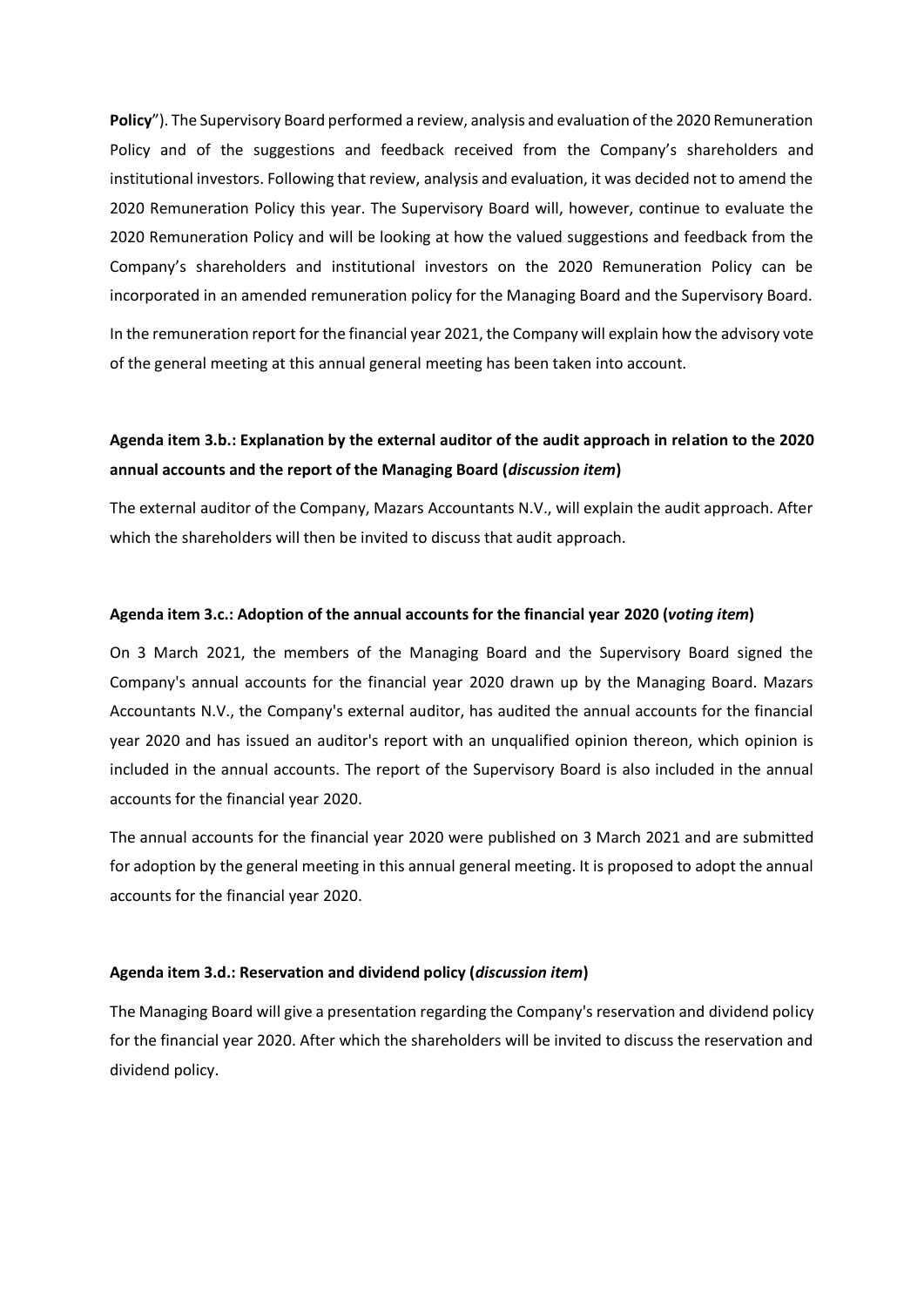### **Agenda item 3.e.: Proposal to allocate the results of the financial year 2020 (***voting item***)**

It is proposed by the Managing Board, with the prior approval of the Supervisory Board and in accordance with the Company's reservation and dividend policy, to allocate the results for the financial year 2020 to the Company's accumulated net loss.

### *Discharge*

# **Agenda item 4.a.: Discharge from liability of all members of the Managing Board for the performance of their duties during the past financial year (***voting item***)**

It is proposed to grant discharge to all members of the Managing Board from liability for their management and conducted policy during the financial year 2020, insofar as the performance of such duties is disclosed in the annual accounts for the financial year 2020 or has otherwise been disclosed to the general meeting.

### **Agenda item 4.b.: Discharge from liability of all members of the Supervisory Board for the performance of their duties during the past financial year (***voting item***)**

It is also proposed to grant discharge to all members of the Supervisory Board from liability for their supervision on the (policies of the) Managing Board and the general course of affairs of the Company and its affiliated business during the financial year 2020, insofar as the performance of such duties is disclosed in the annual accounts for the financial year 2020 or has otherwise been disclosed to the general meeting.

### *Re-appointment of the external auditor*

**Agenda item 5: Re-appointment of Mazars Accountants N.V. as external auditor of the Company to audit the annual accounts of the Company for the financial year ending 31 December 2021 (***voting item***)**

It is proposed to re-appoint Mazars Accountants N.V. as the external auditor of the Company to audit the annual accounts of the Company for the financial year ending 31 December 2021.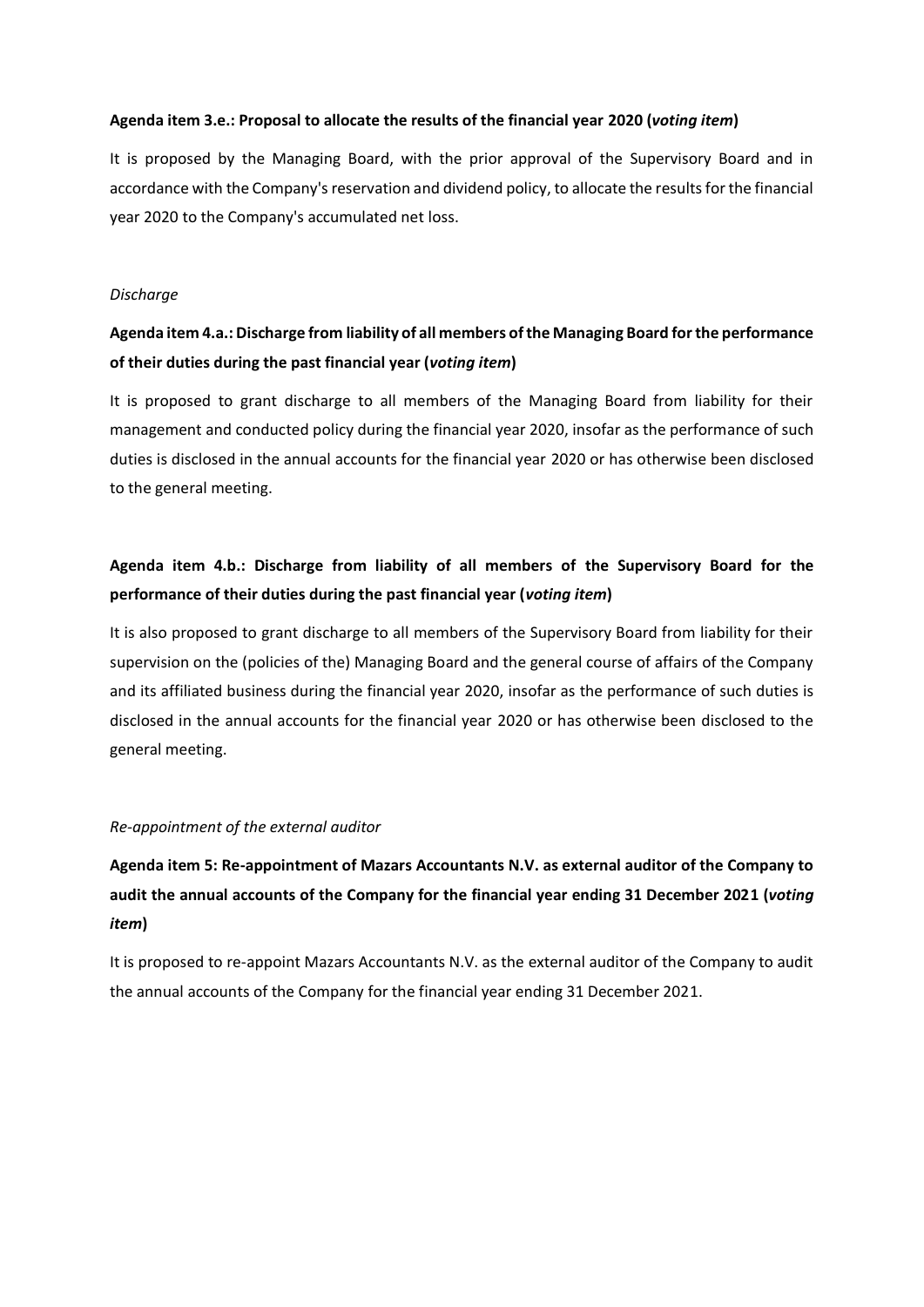*Composition of the Supervisory Board, their fixed annual base fees and amendment to the 2020 Remuneration Policy*

### **Agenda item 6.a.: Notice of resignation of Mr. Jan Pyttel as a member of the Supervisory Board (***discussion item***)**

Mr. Jan Pyttel will be resigning as member of the Supervisory Board after being the chairman of the Supervisory Board since 23 September 2016. His resignation will take effect as per the date of the general meeting (i.e. 21 April 2021).

The Supervisory Board will be appointing Mr. Björn Söder, one of the current members of the Supervisory Board, as the new chairman of the Supervisory Board.

### **Agenda item 6.b.: Final discharge from liability of Mr. Jan Pyttel for the performance of his duties as member of the Supervisory Board (***voting item***)**

It is proposed to grant final discharge to Mr. Jan Pyttel from liability for the supervision on the (policies of the) Managing Board performed by him up to and including 21 April 2021, insofar as the performance of such duties has been disclosed to the general meeting.

# **Agenda item 6.c.: Appointment of Ms. Henriette Peucker as a member of the Supervisory Board (***voting item***)**

In accordance with article 20 of the Company's articles of association, and by way of non-binding nomination of the Supervisory Board, it is proposed to the general meeting to appoint Ms. Henriette Peucker as a member of the Supervisory Board with effect as per the date of the general meeting (i.e. 21 April 2021). The proposed appointment is for a four-year term ending at the close of the annual general meeting to be held in 2025.

Ms. Peucker (51) is a partner at Finsbury Glover Hering, a leading global strategic communications and public affairs communications consultancy. Ms. Peucker is responsible for the Brussels office of Finsbury Glover Hering, and focusses particularly on situations where complex regulation meets big politics and media attention. Prior to joining Finsbury Glover Hering in 2010, Ms. Peucker was the Head of European Public Affairs at Deutsche Börse Group responsible for a pan-European team working on financial regulation from 2002 and throughout the financial crisis. Previous experiences include six years in investment banking at Schroders and Citigroup in London and three years in a French public affairs consultancy in Paris.

At the date of the notice convening this annual general meeting of the Company, Ms. Peucker did not hold any shares in the Company's share capital. She is a former member of the supervisory board of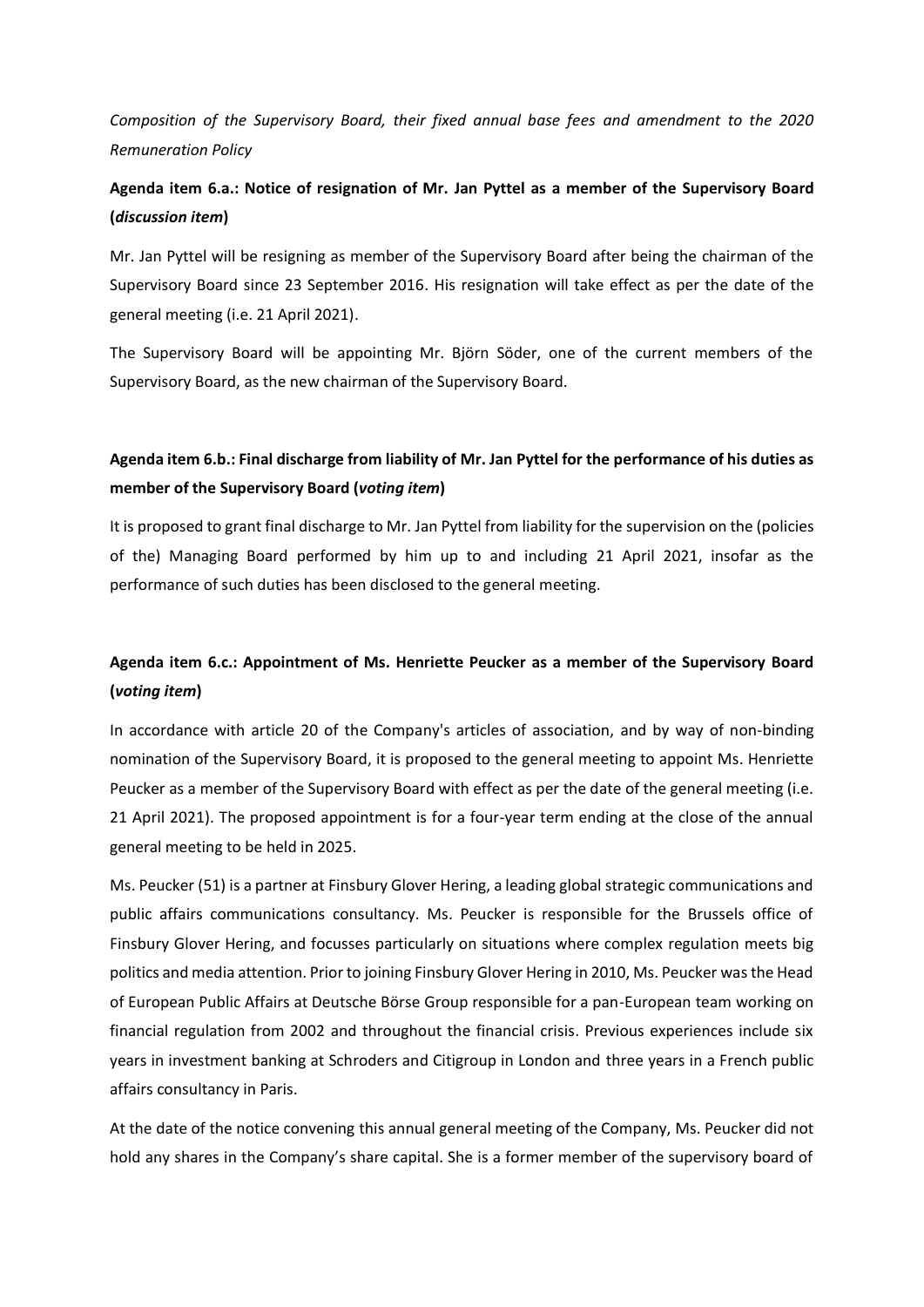Galeria Kaufhof GmbH, a German department store chain with headquarters in Cologne, Germany. Currently, Ms. Peucker is not a member of a supervisory board of any other company.

The Supervisory Board has nominated Ms. Peucker to be appointed as a member of the Supervisory Board in view of her extensive professional experience in the fields of corporate strategy and capital markets, public affairs and communication.

Ms. Peucker complies with the provisions of Section 2:142a of the Dutch Civil Code limiting the number of supervisory positions that may be held by supervisory board members of certain large companies within the meaning of such provisions. She also complies with the relevant best practice provisions of Principle 2.1 of the Dutch Corporate Governance Code regarding Supervisory Board profile, expertise and independence criteria.

The 2020 Remuneration Policy will also apply to Ms. Peucker, except that it is proposed that Ms. Peucker will be entitled to a fixed annual base fee of EUR 40,000 in accordance with the proposal under agenda item 6.d.

# **Agenda item 6.d.: Proposal to increase the fixed annual base fees of the Supervisory Board (***voting item***)**

It is proposed to increase the fixed annual base fee of the Supervisory Board, which they receive to compensate them for their services for the Company, with effect as per the date of the general meeting (i.e. 21 April 2021) as follows:

- a) EUR 80,000 for the chairperson of the Supervisory Board;
- b) EUR 60,000 for the vice-chairperson of the Supervisory Board; and
- c) EUR 40,000 for the other members of the Supervisory Board.

The fixed compensation paid to the members of the Supervisory Board is not linked to the financial results of the Company. The reason for increasing the fixed annual base fees for the members of the Supervisory Board is to better align their remuneration with the performance and strategy of the Company and to attract, retain and reward highly qualified non-executives with the required background, skills, experience and drive to supervise implementation of the strategy and operational objectives of the Company, resulting in long-term value creation for the Company.

# **Agenda item 6.e.: Approval of one amendment to the 2020 Remuneration Policy, specifically for the increase of the fixed annual base fees of the Supervisory Board, and adoption of such amended 2020 Remuneration Policy (***voting item***)**

It is proposed to amend paragraph 3.8 of the 2020 Remuneration Policy to reflect the increase of the fixed annual base fee of the members of the Supervisory Board in accordance with the proposal under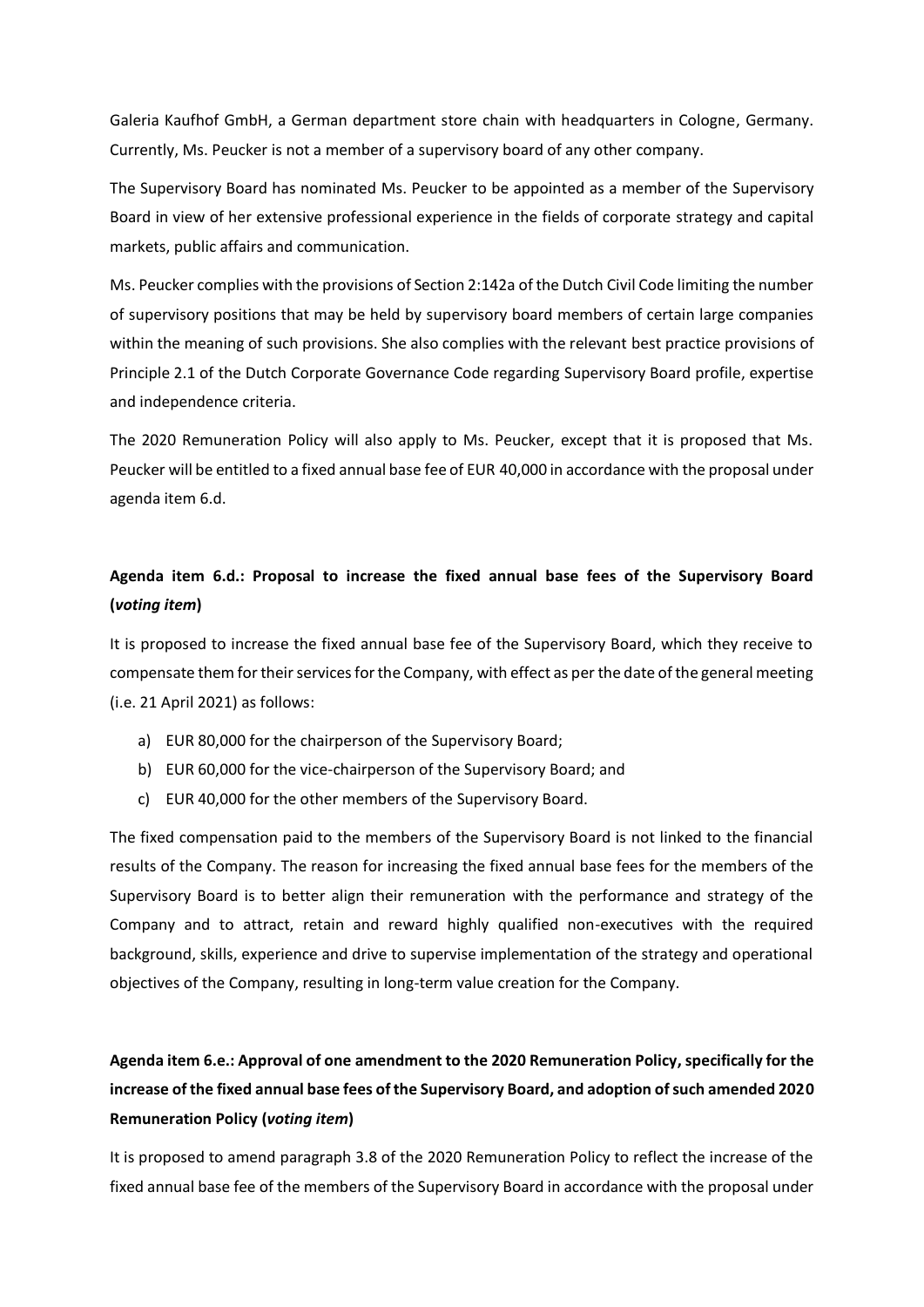agenda item 6.d., to approve such amendment to the 2020 Remuneration Policy and to adopt such amended 2020 Remuneration Policy.

*Designation regarding the issue of shares, the granting of rights to acquire shares and the restriction or exclusion of pre-emptive rights*

# **Agenda item 7.a.: Revocation of the current designation of the Managing Board as the corporate body authorised to issue shares and/or grant rights to acquire shares subject to certain conditions (***voting item***)**

It is proposed that the current authorisation given pursuant to the resolution of the general meeting on 30 April 2020 will no longer be in force and effect to the extent such authorisation has not been used (in whole or in part) by the Managing Board before the date of this annual general meeting, provided that a new authorisation will be granted pursuant to and in accordance with the proposal under agenda item 7.c.

# **Agenda item 7.b.: Revocation of the current designation of the Managing Board as the corporate body authorised to restrict or exclude the pre-emptive rights upon the issue of shares and/or the granting of rights to acquire shares as described under agenda item 7.a. subject to certain conditions (***voting item***)**

It is proposed that the current authorisation given pursuant to the resolution of the general meeting on 30 April 2020 will no longer be in force and effect to the extent such authorisation has not been used (in whole or in part) by the Managing Board, provided that a new authorisation will be granted pursuant to and in accordance with the proposal under agenda item 7.d.

# **Agenda item 7.c.: Designation of the Managing Board as the corporate body authorised to issue shares and/or grant rights to acquire shares subject to certain conditions (***voting item***)**

It is proposed that the general meeting appoints the Managing Board for a period of five years as from the date of this annual general meeting (i.e. up to and including 20 April 2026), or until such date on which the general meeting revokes or again extends the authorisation, if earlier, as the corporate body authorised to issue shares and grant rights to acquire shares, subject to the prior approval of the Supervisory Board, up to a maximum of 20% of the total number of issued shares outstanding on the date of this annual general meeting.

This authorisation is granted to the Managing Board under the explicit reservation that the general meeting reserves its rights that it is at any time during such authorisation also authorised to issue shares and grant rights to acquire shares in the share capital of the Company.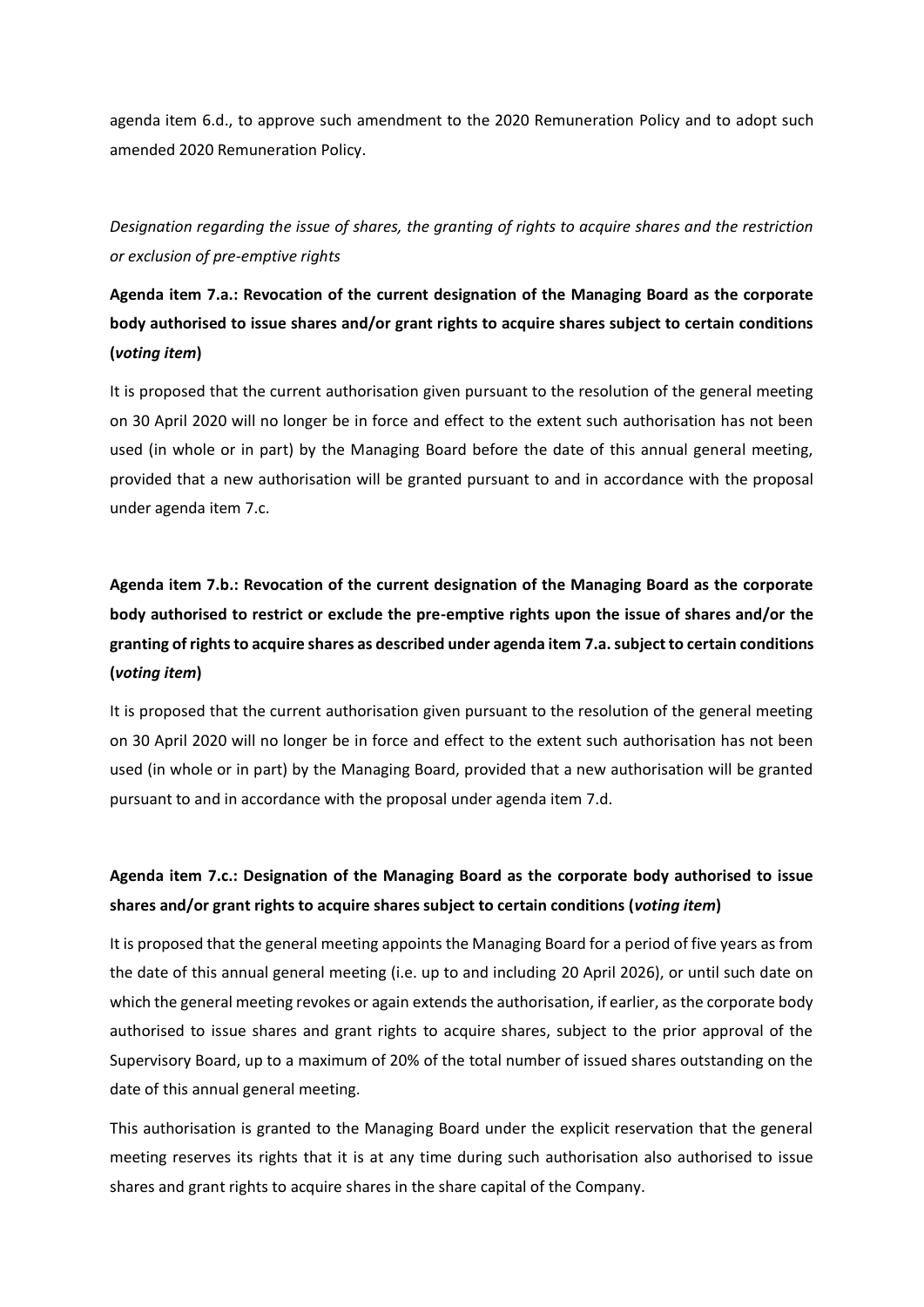The proposal for this authorisation is made to allow for appropriate and sufficient flexibility for the Company to acquire further companies and/or their businesses in a competitive and high growth market.

# **Agenda item 7.d.: Designation of the Managing Board as the corporate body authorised to restrict or exclude the pre-emptive rights upon the issue of shares and/or the granting of rights to acquire shares as described under agenda item 7.c. subject to certain conditions (***voting item***)**

It is proposed that the general meeting appoints the Managing Board for a period of five years as from the date of this annual general meeting (i.e. up to and including 20 April 2026), or until such date on which the general meeting revokes or again extends the authorisation, if earlier, as the corporate body authorised to restrict and exclude the pre-emptive rights accruing to shareholders in respect of the issue of shares or the granting of rights to acquire shares as described in the proposal under agenda item 7.c., subject to the prior approval of the Supervisory Board.

This authorisation is granted to the Managing Board under the explicit reservation that the general meeting reserves its rights that it is at any time during such authorisation also authorised to restrict and exclude the pre-emptive rights accruing to shareholders in respect of the issue of such shares or the granting of rights to acquire such shares.

# **Agenda item 7.e.: Designation of the Managing Board as the corporate body authorised to grant rights to acquire shares under, pursuant to and in connection with the 2019 ESOP (***voting item***)**

In 2019, an employee stock option plan was implemented pursuant to which certain employees of the Company can be granted rights to acquire shares in the share capital of the Company (stock options) (the "**2019 ESOP**"). During the annual general meeting held on 30 April 2020, the general meeting approved to authorise the Managing Board as the corporate body authorised to grant rights to acquire shares, subject to the prior approval of the Supervisory Board, up to a maximum of 2% of the total number of issued shares outstanding on 30 April 2020, for the calendar year 2020, under, pursuant to and in connection with the 2019 ESOP.

In addition to the proposal under agenda item 7.c., it is proposed that the general meeting authorises the Managing Board as the corporate body authorised to grant rights to acquire shares, subject to the prior approval of the Supervisory Board, up to a maximum of 0.07% of the total number of issued shares outstanding on the date of this annual general meeting, for the calendar year 2021, under, pursuant to and in connection with the 2019 ESOP.

It is envisaged that further authorisation(s) will be granted to the Managing Board at the next annual general meeting(s) to grant rights to acquire shares under, pursuant to and in connection with the 2019 ESOP.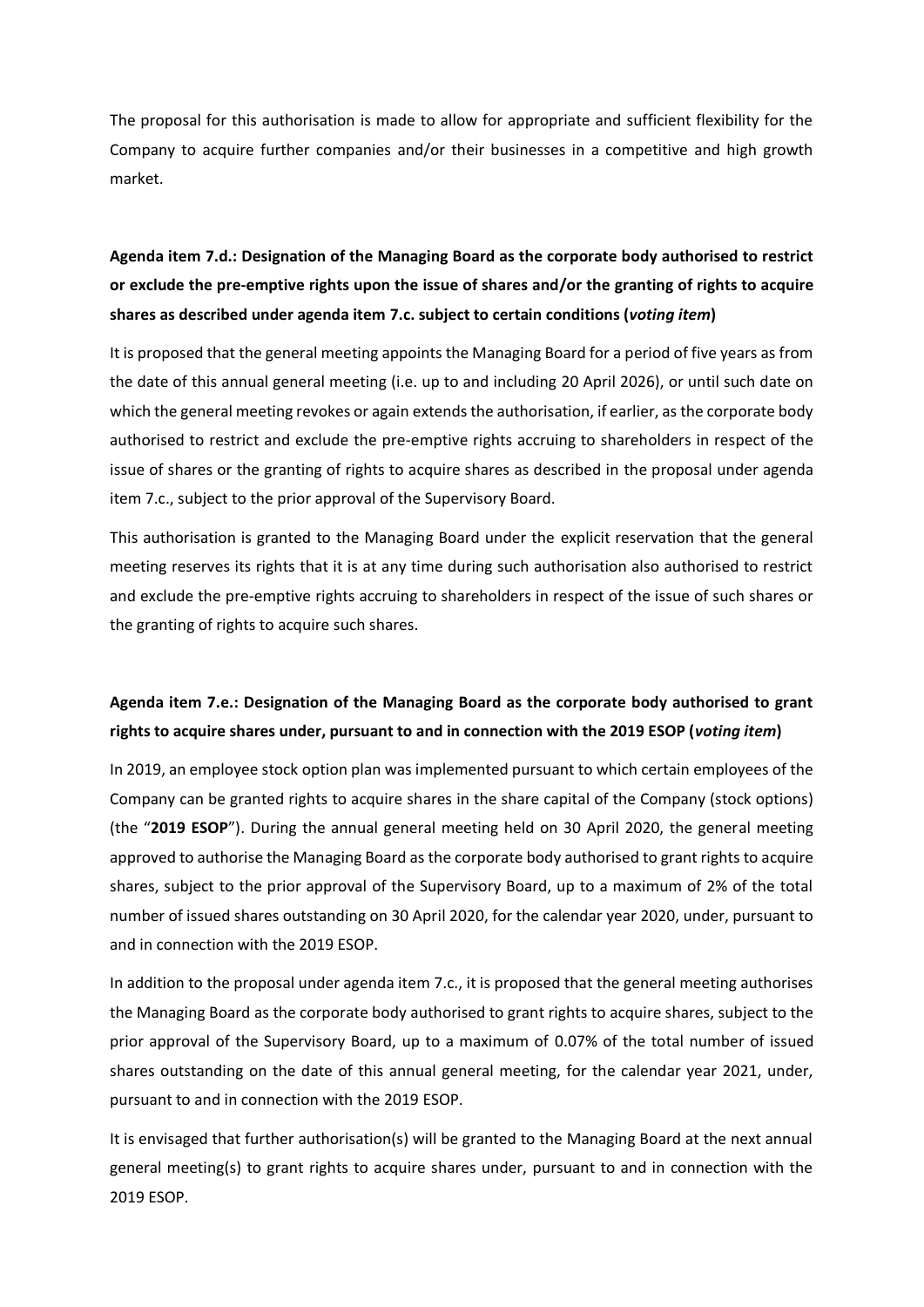#### *Authorisation to repurchase shares*

# **Agenda item 8: Prolongation of the authorisation of the Managing Board to repurchase shares in the Company's own share capital (***voting item***)**

It is proposed that the general meeting authorises the Managing Board to repurchase shares, on the stock exchange or otherwise, for a period of 18 months as from the date of this annual general meeting (i.e. up to and including 20 October 2022), up to a maximum of 10% of the total number of issued shares outstanding on the date of this annual general meeting, provided that the Company will not hold more shares in treasury than a maximum 10% of the issued and outstanding share capital at any given time. The repurchase can take place at a price between the nominal value of the shares and the weighted average price on the Xetra trading venue at the Frankfurt Stock Exchange for five trading days prior the day of purchase plus 10%. This price range enables the Company to adequately repurchase its own shares, also in volatile market conditions.

### *Amendment of the articles of association*

### **Agenda item 9: Amendment of the articles of association of the Company (***voting item***)**

The amendment of the articles of association of the Company is proposed by the Managing Board, which proposal has been approved by the Supervisory Board.

The amendment of the Company's articles of association is intended to make a number of adjustments to Company's articles of association which, among other things, have been prompted by changes in law and regulations.

This proposal also includes to authorise, in connection with the amendment of the articles of association, each member of the Managing Board of the Company as well as each of the lawyers and notarial assistants practising with Hogan Lovells International LLP in Amsterdam to execute the notarial deed of amendment of the articles of association.

The proposal for the amendment of the articles of association of the Company with explanatory notes was made available on the Company's corporate website in the section Investor Relations/General Meeting/Annual General Meeting 2021 on the date of the notice convening this annual general meeting.

**Agenda item 10: Questions and any other business**

**Agenda item 11: Closing**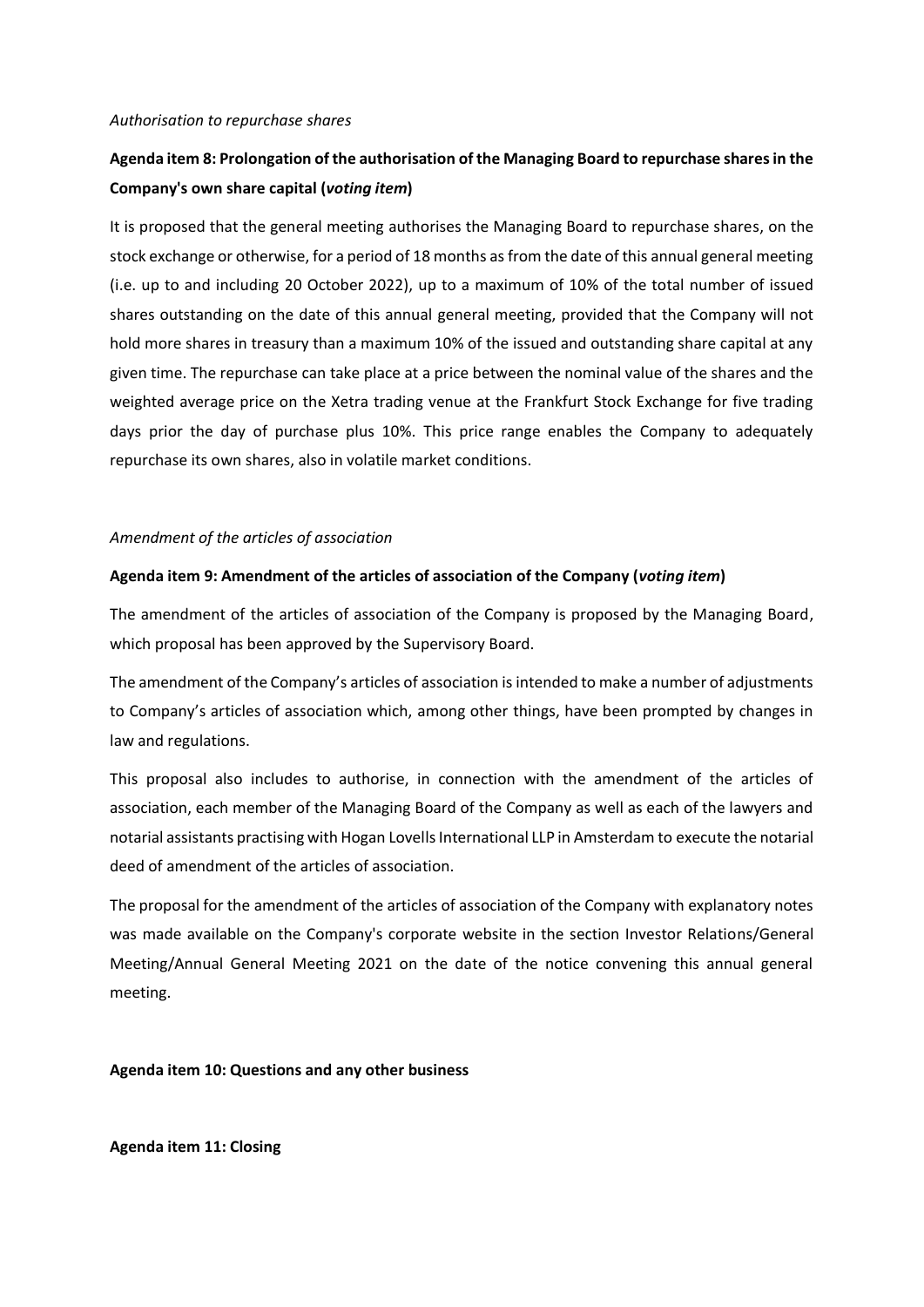#### **3. GENERAL INFORMATION**

#### *Virtual meeting*

The annual general meeting this year will take place fully virtually on the basis of the Dutch Temporary Law Covid-19 Justice and Safety (the "**Emergency Law**"). The Company believes that a virtual meeting is the most prudent decision in view of the ongoing Covid-19 pandemic and considering the current guidelines of the Dutch government regarding the Covid-19 pandemic. This means that no visitors or shareholders can attend the meeting in person.

The Company's shareholders, who are entitled to participate and exercise voting rights, can take part in the annual general meeting via the webcast on 21 April 2021 and can vote virtually during the meeting, in each case via the online platform provided by the Company's service provider Better Orange IR & HV AG (such online platform, the "**Virtual AGM Platform**"). Furthermore, shareholders can ask questions either during the meeting and/or prior to the date of the meeting. The requirements for registration for the annual general meeting this year and the process regarding virtual voting and submitting questions are set forth below. The terms and conditions regarding virtual general meetings are available on the Virtual AGM Platform and apply to all shareholders who wish to attend, participate and vote at the meeting via the Virtual AGM Platform.

Should the Emergency Law no longer apply on 21 April 2021, the Company will not be able to hold the annual general meeting fully virtually and, therefore, the annual general meeting will then take place on the same date and at the same time both virtually via the Virtual AGM Platform and with limited access in person at Dirk Hartogweg 14, 5928 LV Venlo, the Netherlands (such meeting, the "**Hybrid Meeting**"). In the event that the annual general meeting must be held in the form of the Hybrid Meeting, the Company urges all its shareholders to carefully consider whether they wish to attend the annual general meeting in person at the venue in Venlo in view of possible health risks relating to the ongoing Covid-19 pandemic. The Company gives top priority to the health of its employees, shareholders and other stakeholders and, therefore, the Company strongly encourages its shareholders to take part in the annual general meeting via the webcast on 21 April 2021 and vote virtually during the meeting, in each case via the Virtual AGM Platform, and not to attend the Hybrid Meeting in person. This way, the Hybrid Meeting can take place with only a limited number of core attendees and health risks for those attendees can be limited as much as possible. If the annual general meeting this year will need to be held in the form of the Hybrid Meeting, the Company will announce that on the Company's corporate website before 21 April 2021.

### *Meeting documents*

The agenda with the explanatory notes thereto and the related documents are available on the Company's corporate website as from today (at [http://shop-apotheke-europe.com\)](http://shop-apotheke-europe.com/). Copies of the aforementioned documents are also available to shareholders free of charge. If you wish to receive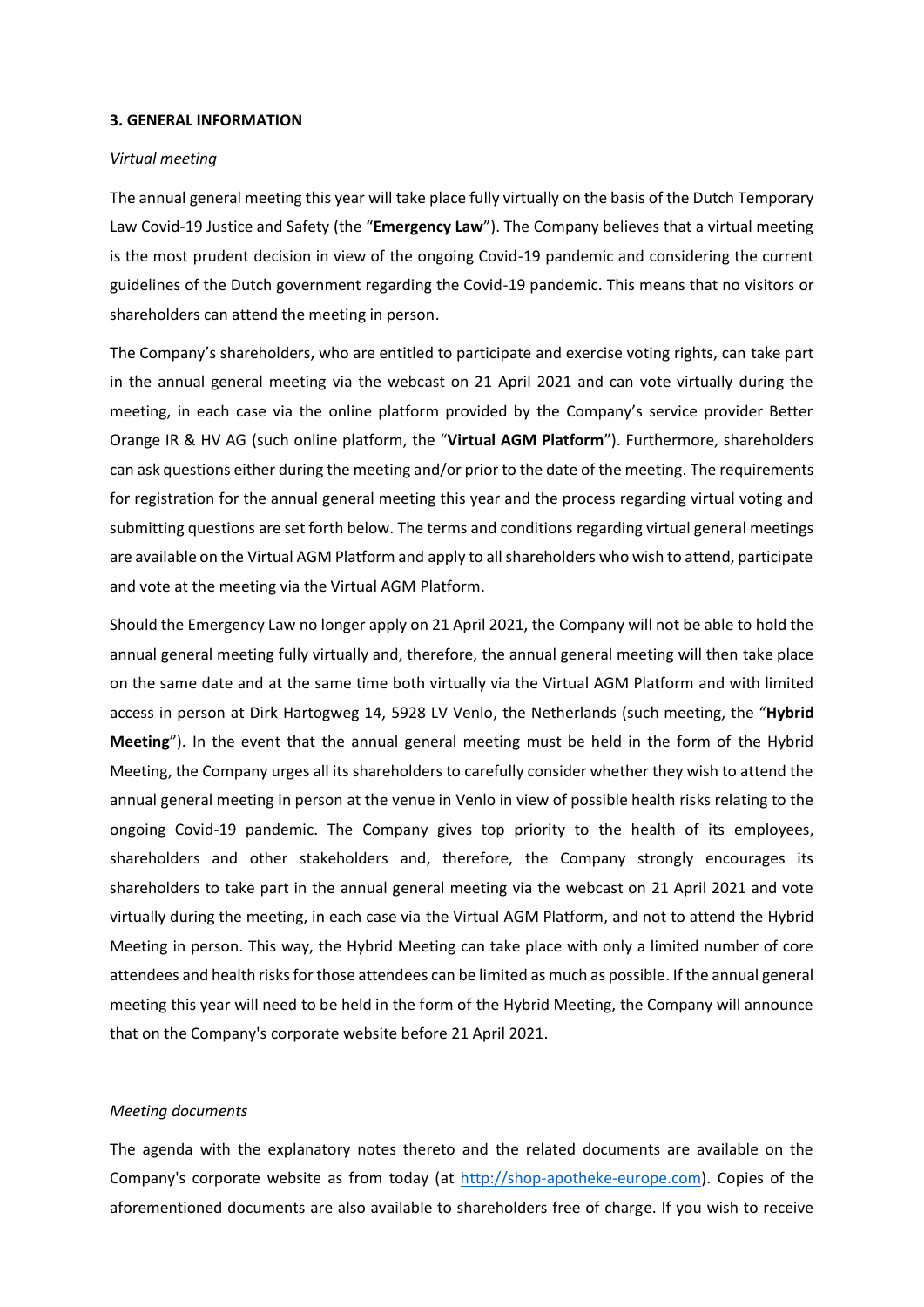copies, please contact Mr. Rens Jan Kramer via telephone (+31 77 850 6672) or by email [\(rensjan.kramer@shop-apotheke.com\)](mailto:rensjan.kramer@shop-apotheke.com). These documents are also available for review by shareholders at the Company's offices at Erik de Rodeweg 11-13, 5975 WD, Sevenum, The Netherlands.

#### *Record Date*

The Managing Board has determined that persons entitled to participate in, and vote at, the annual general meeting of the Company on **Wednesday, 21 April 2021** will be those persons who, after all changes have been processed, have these rights on **Wednesday, 24 March 2021** (the "**Record Date**") **at 18:00 CET** and are registered as such in one of the designated registers, provided that those persons have registered for the annual general meeting in time in accordance with the provisions below.

#### *Registration*

Shareholders who wish to attend and/or exercise their voting right at the annual general meeting are required to notify Better Orange IR & HV AG by email [\(shop-apotheke@better-orange.de\)](mailto:shop-apotheke@better-orange.de) through their bank or stockbroker.

Notification for registration can take place as from **Thursday, 25 March 2021** until **18:00 CEST on Thursday, 15 April 2021** at the latest. For this purpose, the intermediary that has registered the shares must, no later than **13:00 CEST on Friday, 16 April 2021**, issue a written statement in either in English or in German to Better Orange IR & HV AG by email [\(shop-apotheke@better-orange.de\)](mailto:shop-apotheke@better-orange.de) that the shares were registered in the name of the holder thereof **on the Record Date at 18:00 CET**. Each person who registers is requested to include all required details to enable Better Orange IR & HV AG to verify in an efficient manner (i) the shareholding on the Record Date and (ii) his or her attendance and/or voting rights.

#### *Proof of registration and identification*

Each person, who has the right to attend the annual general meeting and has been duly and timely registered in accordance with the provisions set forth above, will receive proof of registration and an individual login data set for the Virtual AGM Platform from the respective intermediary that has registered his/her shares, which will also serve as proof for virtual admission to the virtual annual general meeting via the Virtual AGM Platform. Persons or their representatives, as applicable, who have the right to attend the annual general meeting, are required to identify themselves electronically via the Virtual AGM Platform by entering their individual login data set for the Virtual AGM Platform. Further details about how to follow the meeting via the webcast via the Virtual AGM Platform will be made available on the Company's corporate website on **Wednesday, 24 March 2021**, at [http://shop-](http://shop-apotheke-europe.com/)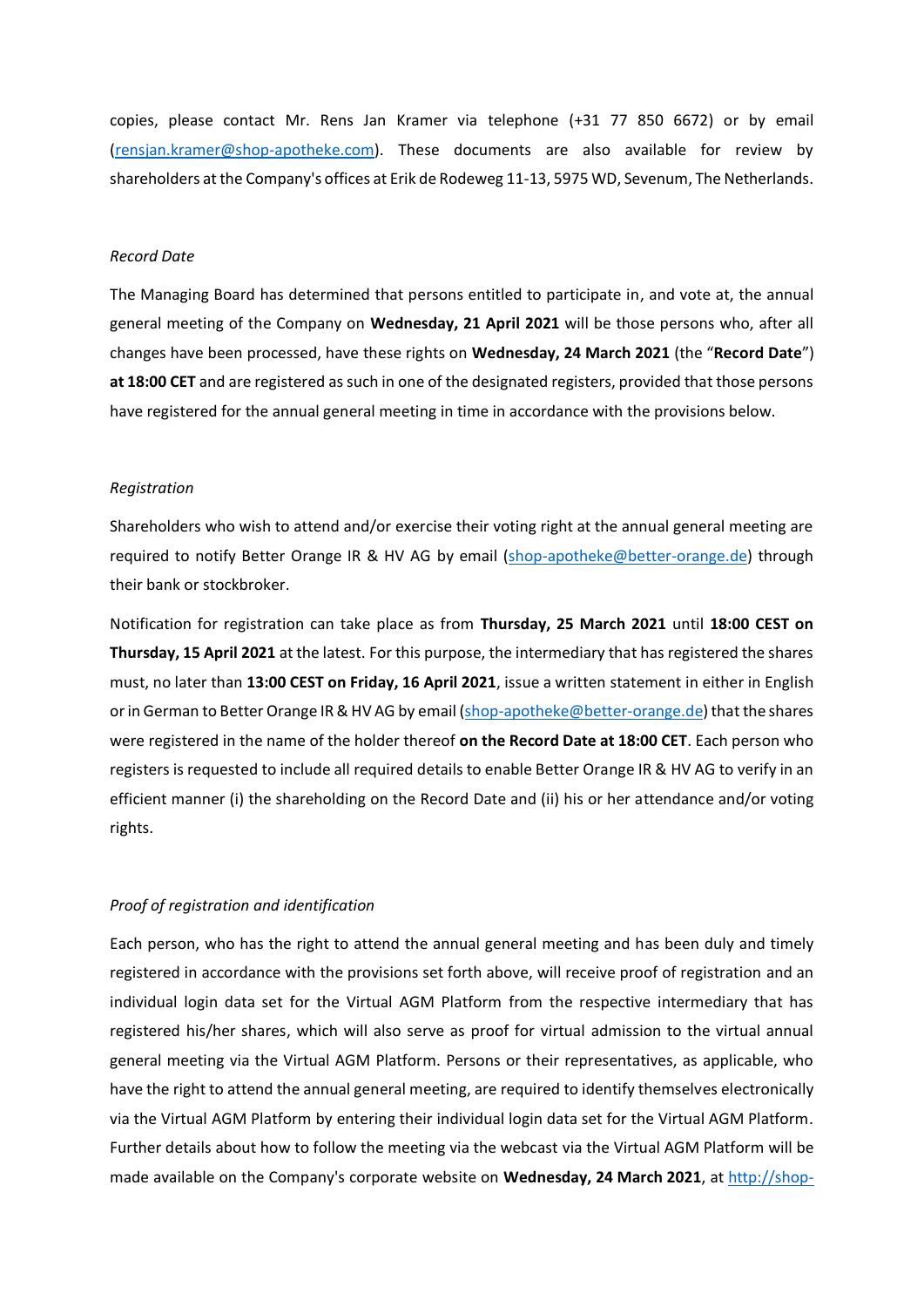[apotheke-europe.com](http://shop-apotheke-europe.com/) in the section Investor Relations/General Meeting/Annual General Meeting 2021.

### *Proxy voting and voting instructions*

Shareholders who are entitled to attend the annual general meeting pursuant to the above provisions and choose to be represented must, in addition to registering for the annual general meeting as set forth above, give (a) the respective intermediary, that has registered their shares, a proxy with voting instructions to represent them at the annual general meeting and to vote on their behalf in the manner prescribed by that intermediary, or (b) the person(s) designated by the Company an electronic proxy with voting instructions to represent them at the annual general meeting and to vote on their behalf. Shareholders who wish to issue an electronic proxy with voting instructions must (i) login onto the Virtual AGM Platform by entering their individual login data set and (ii) complete and duly submit the respective electronic form which will be available via the Virtual AGM Platform and accessible via the Company's corporate website from **Wednesday, 24 March 2021**, a[t http://shop-apotheke-europe.com](http://shop-apotheke-europe.com/) in the section Investor Relations/General Meeting/Annual General Meeting 2021. The completed and duly submitted electronic form by the shareholder must have been received by Better Orange IR & HV AG via the Virtual AGM Platform ultimately by **18:00 CEST on Friday, 16 April 2021**.

#### *Virtual admittance to the meeting and virtual voting during the meeting*

Registration for admission to the virtual meeting will take place on the day of the meeting from 09:00 CEST on Wednesday, 21 April 2021. It is not possible to register after closing of the annual general meeting. Persons entitled to attend the meeting must identify themselves electronically via the Virtual AGM Platform to enter the meeting in the manner set forth above.

Shareholders who are entitled to attend the annual general meeting pursuant to the above provisions and choose to attend, participate and vote at the meeting via the Virtual AGM Platform must, in addition to registering for the annual general meeting as set forth above, (i) login onto the Virtual AGM Platform by entering their individual login data set and (ii) vote virtually during the meeting via the Virtual AGM Platform.

### *Submission of questions*

Questions can be submitted in advance of the annual general meeting via the Virtual AGM Platform until **18:00 CEST on Thursday, 15 April 2021**. During the meeting, participants can submit their questions via the Virtual AGM Platform.